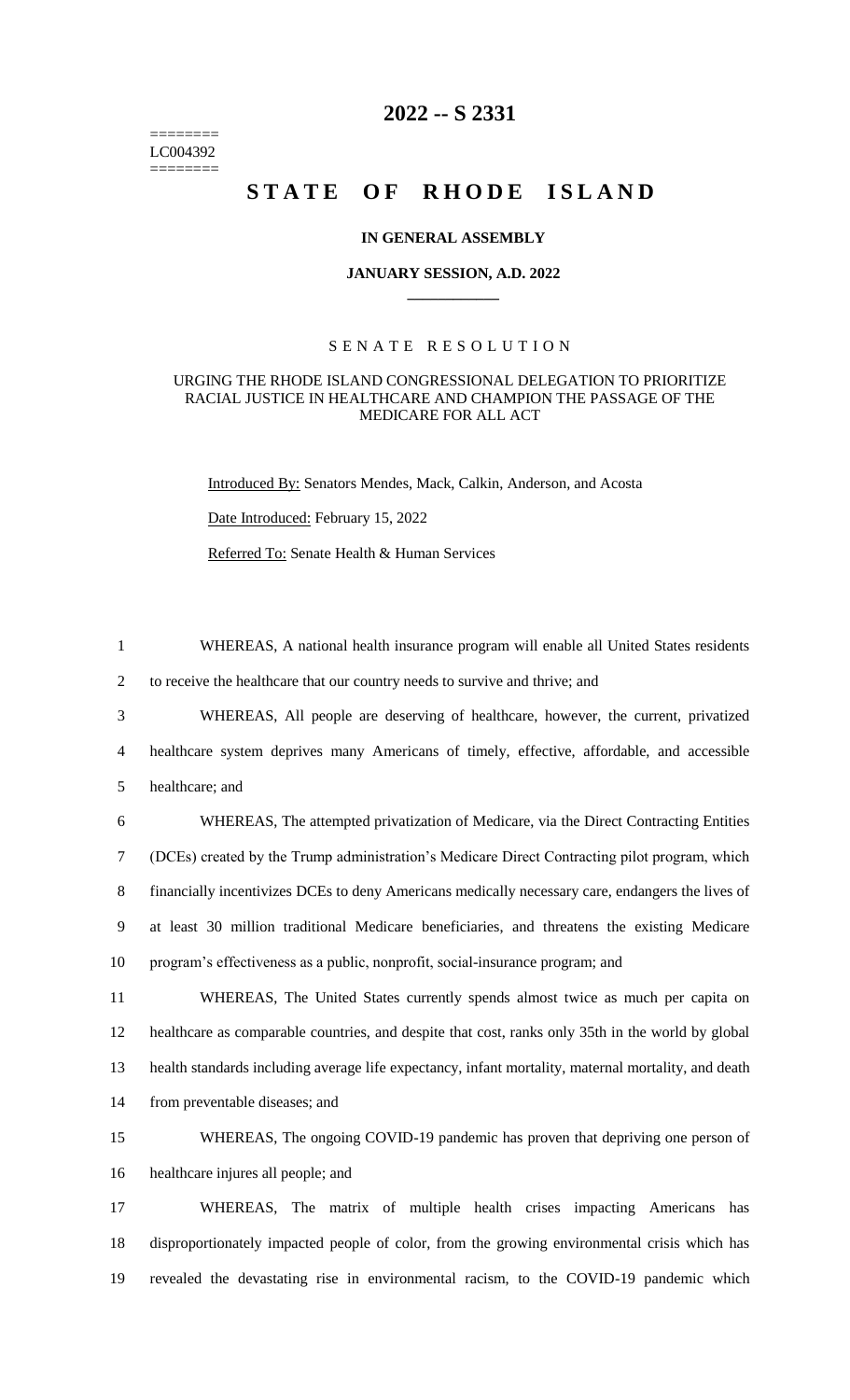decimates communities of color; and

| $\sqrt{2}$       | WHEREAS, Fifty-five percent of the uninsured are people of color; and                            |
|------------------|--------------------------------------------------------------------------------------------------|
| 3                | WHEREAS, Black Americans suffer higher death rates at an earlier age than white                  |
| $\overline{4}$   | Americans due to heart disease, diabetes, cancer, and infant mortality; and                      |
| 5                | WHEREAS, Black American women are three to four times more likely than white                     |
| 6                | women to die in childbirth; and                                                                  |
| $\boldsymbol{7}$ | WHEREAS, Black American and Latinx students are more likely to experience health                 |
| $8\,$            | risks due to exposure to toxins and air pollution at school and at home; and                     |
| 9                | WHEREAS, The current, privatized healthcare system perpetuates discrimination based              |
| 10               | on race, ethnicity, national origin, gender, sexual orientation, age, socioeconomic status, and  |
| 11               | where one lives, which is inherent to profit-based healthcare systems; and                       |
| 12               | WHEREAS, People of color make up 42 percent of the nonelderly U.S. population, yet               |
| 13               | account for over half of the total nonelderly uninsured population; and                          |
| 14               | WHEREAS, Latinx and Black Americans have significantly higher uninsured rates (19)               |
| 15               | percent and 11 percent respectively) compared to white Americans; and                            |
| 16               | WHEREAS, Uninsured Black Americans often delay preventative care and obtain more                 |
| 17               | expensive emergency treatment as a last resort; and                                              |
| 18               | WHEREAS, Latinx Americans are the most uninsured population in the United States                 |
| 19               | today, and comprise much of the workforce that is unable to get health coverage through their    |
| 20               | jobs; and                                                                                        |
| 21               | WHEREAS, Medicaid, which is a lifeline for many people of color and low-income                   |
| 22               | patients, is not accepted at many hospitals and doctors' offices, leaving many without access to |
| 23               | necessary care; and                                                                              |
| 24               | WHEREAS, Black maternal and prenatal health access remains at crisis levels; and                 |
| 25               | WHEREAS, In the for-profit healthcare system, racial bias mars the entirety of American          |
| 26               | healthcare, and patients need to be able to get the care they seek when it is appropriate and    |
| 27               | convenient for them. Communities of color need a healthcare system that rectifies these long-    |
| 28               | standing structural biases, and Medicare for All is that system; and                             |
| 29               | WHEREAS, Medical debt remains a glaring issue for Black Americans with nearly one                |
| 30               | in three Black Americans aged 18 to 64 having past-due medical bills; and                        |
| 31               | WHEREAS, Ineffectively regulated costs of medical care create such a burden for                  |
| 32               | Americans that one-third of all GoFundMe online fundraising campaigns are created to assist      |
| 33               | with paying medical bills; and                                                                   |
| 34               | WHEREAS, The inability to pay overwhelming medical bills continues to be a leading               |